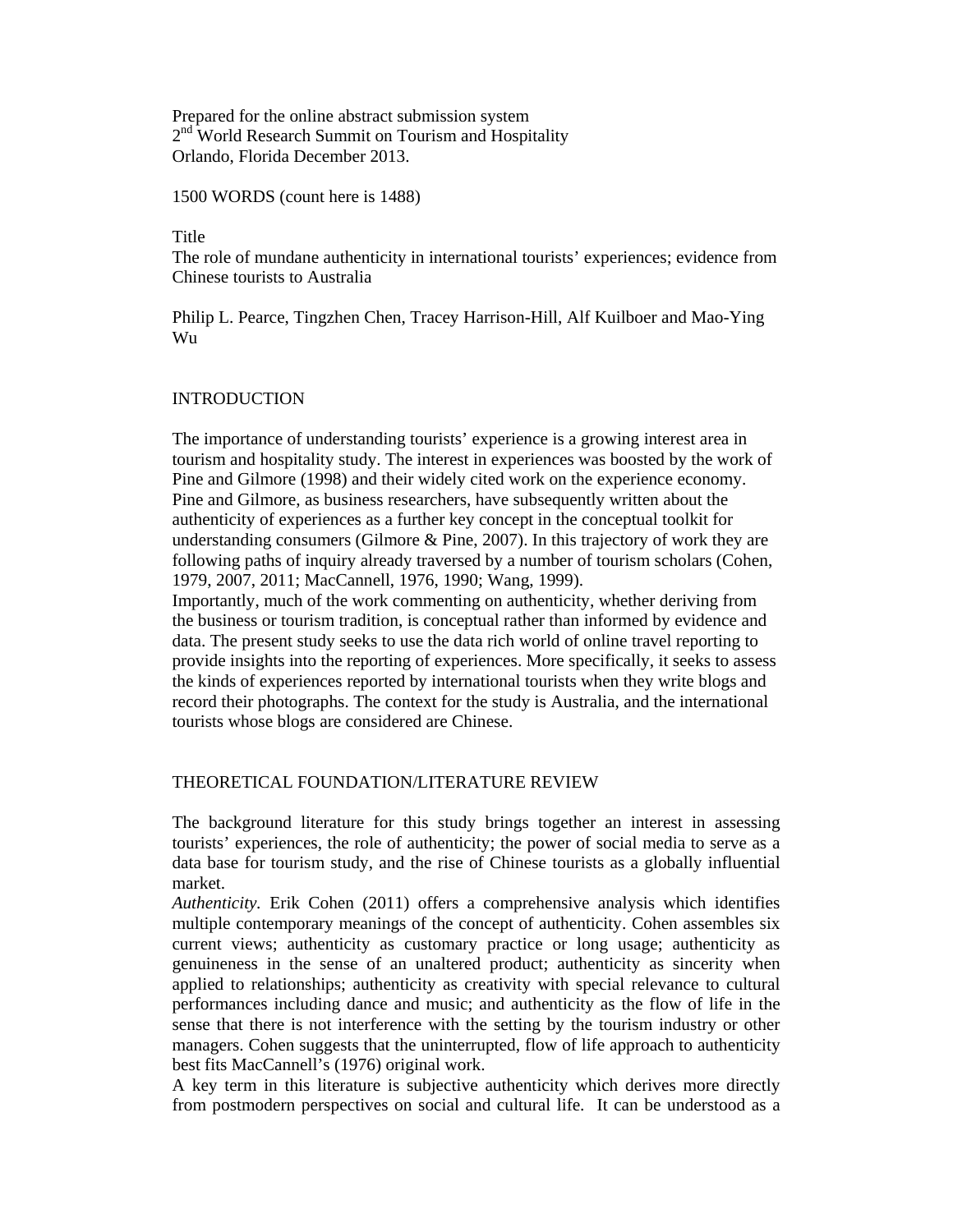negotiated and socially constructed personal view. The term existential authenticity is used by some researchers as a special variant of subjective authenticity (Cary, 2004; Steiner & Reisinger, 2006). This expression may be conveniently reserved for the most uplifting, dramatic and numinous traveller experiences where there are distortions of time and heightened meanings attached to the event. Such experiences may have consequences and insights for the travellers' views of their everyday world. This paper argues that there is also a mundane subjective authenticity; a term which recognises that everyday activities such as noting how others dress, eat, play and behave are real and genuine travel experiences with a different kind of authenticity power (Pearce, 2012).The term mundane authenticity can be added to the lexicon of expressions as a way of identifying non-transforming but still worthwhile insights into local sights and cultures. There has been limited attention to researching the extent and scope of this kind of tourist experience.

*Travel blogs including photographs*. Tourism has been very well documented as an information intensive business (Sigala, Christou & Gretzel, 2012). The importance of travel blogs and visual material to both reflect and influence tourists' destination images has been suggested by multiple researchers (O'Connor, Wang & Li, 2011: Rakic and Chambers, 2012). Travel blogs are now ubiquitous features of the travel world. These general assertions are supported directly by the empirical work of Ye and Tussyadiah (2011) who established that photographs do inspire visits. Additionally, they noted that tourists with different views of desirable experiences selected and preferred photographs which suited their underlying reasons for visiting any destination. These results are consistent with the theatrical metaphor used by Ryan (2005). He suggested that photographs depict the stage where tourists may, in future, act out their own personal performances or, alternatively, the visual records may serve as reminders of the stages on which they performed.

*Chinese tourists and their reported experiences.*

The emerging scale and global reach of the Chinese market is well recognised. Chinese outbound tourism has been growing quickly since 2001, with an annual growth rate of more than 20% every year. The total number of outbound tourists was 82 million in 2012. This figure makes China the largest tourist generating country in the world (China Tourism Academy, 2013). The influence of social media and its role in shaping Chinese tourist behaviour is worthy of special mention. The Chinese market, especially the independent travel market, is well connected and active online (Shao*, et al.*, 2012). In a recent released report, The China Internet Network Information Center (CNNIC) (2012) documented that there are 538 million "netizens" and the number is still climbing.

Building on these conceptual points the research initiated in this program of work uses the data rich world of online travel reporting to dissect international and, in this study, Chinese travel experiences. It specifically seeks to assess the role of mundane authenticity in the experiences reported by these international tourists.

### RESEARCH METHODOLOGY

One hundred and eighty nine blogs written by Mainland Chinese tourists about their international travel experiences in Australia were sampled using a systematic selection process based on richness of detail, recency and their popularity amongst other readers. The blogs were identified from two key Chinese online communities: Qyer.com and Sina.com. The destination for these Chinese tourists was Australia's leading road trip route: the Great Ocean Road in the state of Victoria. It is a location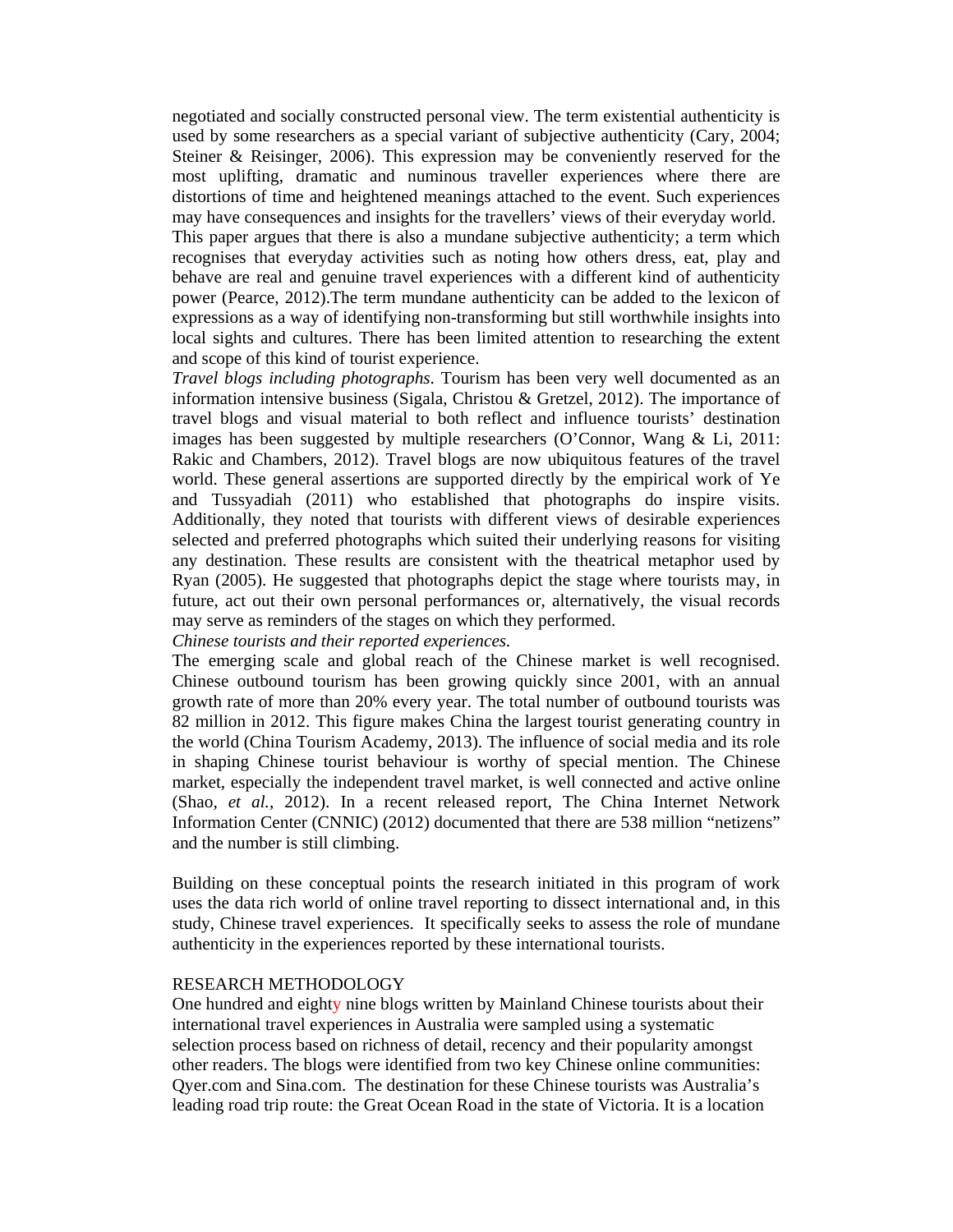which attracts one third of all Chinese visitors to that part of Australia. Over 10,000 photographs from the 189 blogs were reviewed and coded. A team of coders were involved in the studies with 96% agreement being achieved on the assignment of the photographs to the categories which the researchers developed.

# RESEARCH FINDINGS

The descriptive components of the findings are provided in Table 1 which identifies the major categories and the specific elements used to sort the photographs.

| <b>Visual representations 1: Nature</b>                     |            |                           |            |  |
|-------------------------------------------------------------|------------|---------------------------|------------|--|
| Coastal scenery-12 Apostles                                 | 180/       | Sandy beaches             | 128/       |  |
|                                                             | 97.3%*     |                           | 69.2%      |  |
| Coastal scenery- Loch Ard                                   | 66 / 35.7% | Surf/ocean                | 170/       |  |
| George                                                      |            |                           | 91.9%      |  |
| Coastal scenery-London                                      | 106/57.3%  | Ancient rainforests       | 93/50.3%   |  |
| <b>Bridge</b>                                               |            |                           |            |  |
| Coastal scenery-coastline                                   | 150/81.1%  | Inland views/farms        | 85 / 45.9% |  |
| Visual representations 2: Australian wildlife               |            |                           |            |  |
| Wildlife                                                    | 142/76.8%  | Interaction with wildlife | 44/23.8%   |  |
| <b>Visual representations 3: Scenic driving experiences</b> |            |                           |            |  |
| Driving experience                                          | 110/       | Road signs                | 126/       |  |
|                                                             | 59.5%      |                           | 68.1%      |  |
| Types of vehicles                                           | 103/55.7%  | Driving maps              | 49/26.5%   |  |
| Roads and paths                                             | 149/       |                           |            |  |
|                                                             | 80.5%      |                           |            |  |
| <b>Visual representations 4: Food and wine</b>              |            |                           |            |  |
| Food (specified)                                            | 77/41.6%   | Winery                    | 2/1.1%     |  |
| Restaurants/café                                            | 53/28.6%   |                           |            |  |
| <b>Visual representations 5: Outdoor activities</b>         |            |                           |            |  |
| Scenic flights                                              | 52/28.1%   | Cycling                   | 3/1.6%     |  |
| Walking and hiking                                          | 4/2.2%     | Camping                   | 3/1.6%     |  |
| Golf                                                        | 27/14.6%   | Horse-riding              | 1/0.5%     |  |
| <b>Visual representations 6: Accommodation</b>              |            |                           |            |  |
| Types of accommodation                                      | 94/50.8%   | Service features          | 36/19.5%   |  |
| Interior of accommodation                                   | 76/41.1%   |                           |            |  |

Table 1: Chinese tourists' overall visual representations of the Great Ocean Road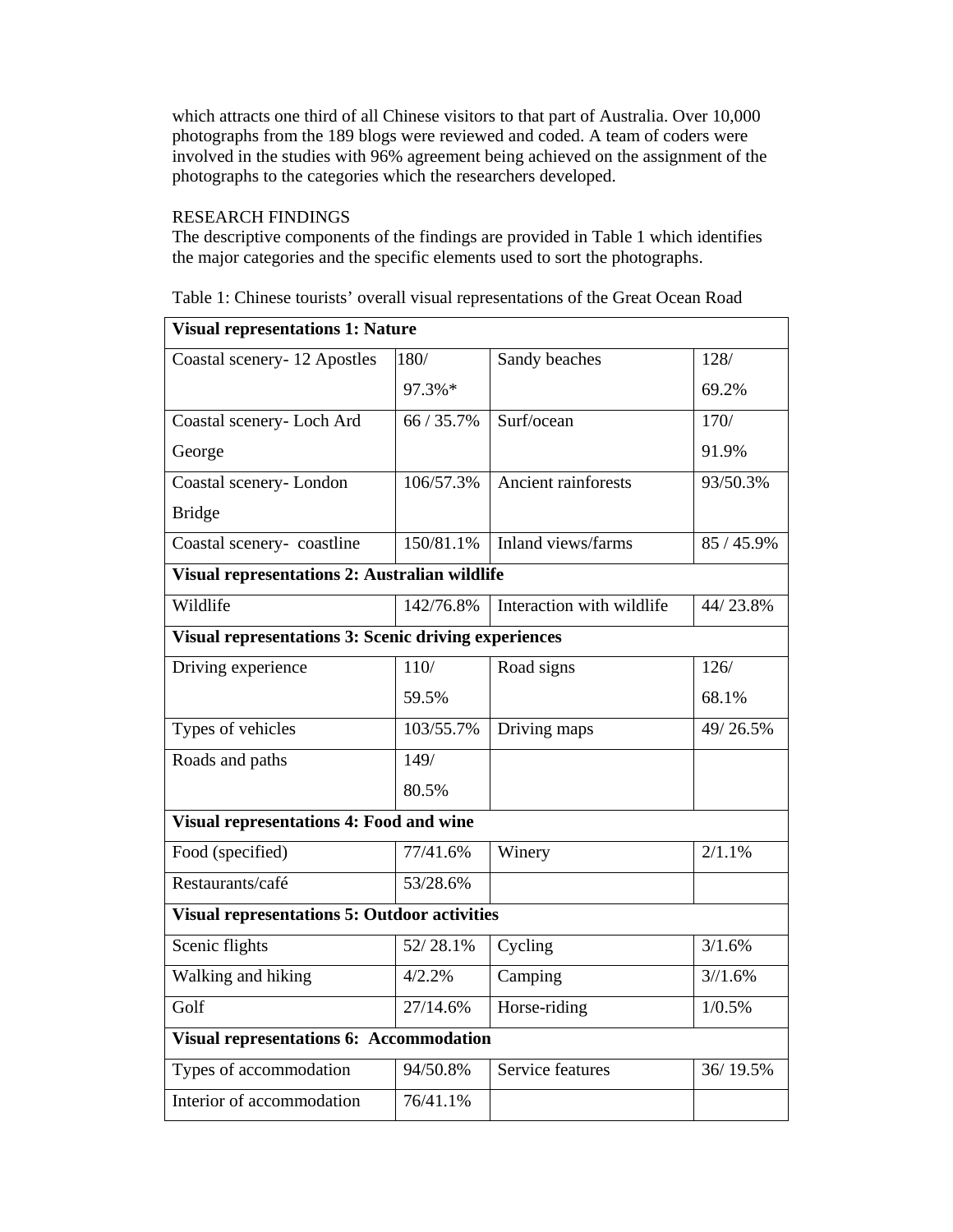| Visual representations 7: History, heritage and arts     |          |                          |          |  |  |
|----------------------------------------------------------|----------|--------------------------|----------|--|--|
| Aboriginal history and culture                           | 10/5.4%  | Lighthouses and          | 89/48.1% |  |  |
|                                                          |          | shipwrecks               |          |  |  |
| Maritime history                                         | 2/1.1%   | Heritage buildings       | 29/15.6% |  |  |
| Local arts                                               | 7/3.8%   |                          |          |  |  |
| <b>Visual representations 8: Australian lifestyle</b>    |          |                          |          |  |  |
| Pets culture                                             | 39/21.1% | Driving culture          | 47/25.4% |  |  |
| Australian kids playing                                  | 42/22.7% | Sports culture (surfing) | 76/41.1% |  |  |
| Wellbeing (public facilities)                            | 38/20.5% | Living cost              | 32/17.3% |  |  |
| <b>Visual representations 9: Relationship experience</b> |          |                          |          |  |  |
| Chinese solo pictures                                    | 96/51.9% | Interaction with western | 38/20.5% |  |  |
|                                                          |          | tourists                 |          |  |  |
| Group pictures                                           | 56/30.3% | Observation of western   | 97/52.4% |  |  |
|                                                          |          | tourists                 |          |  |  |

Examples of the content provided in the photographs in category eight appear in Figure 2.



Figure 2 Visual images of Australian lifestyle